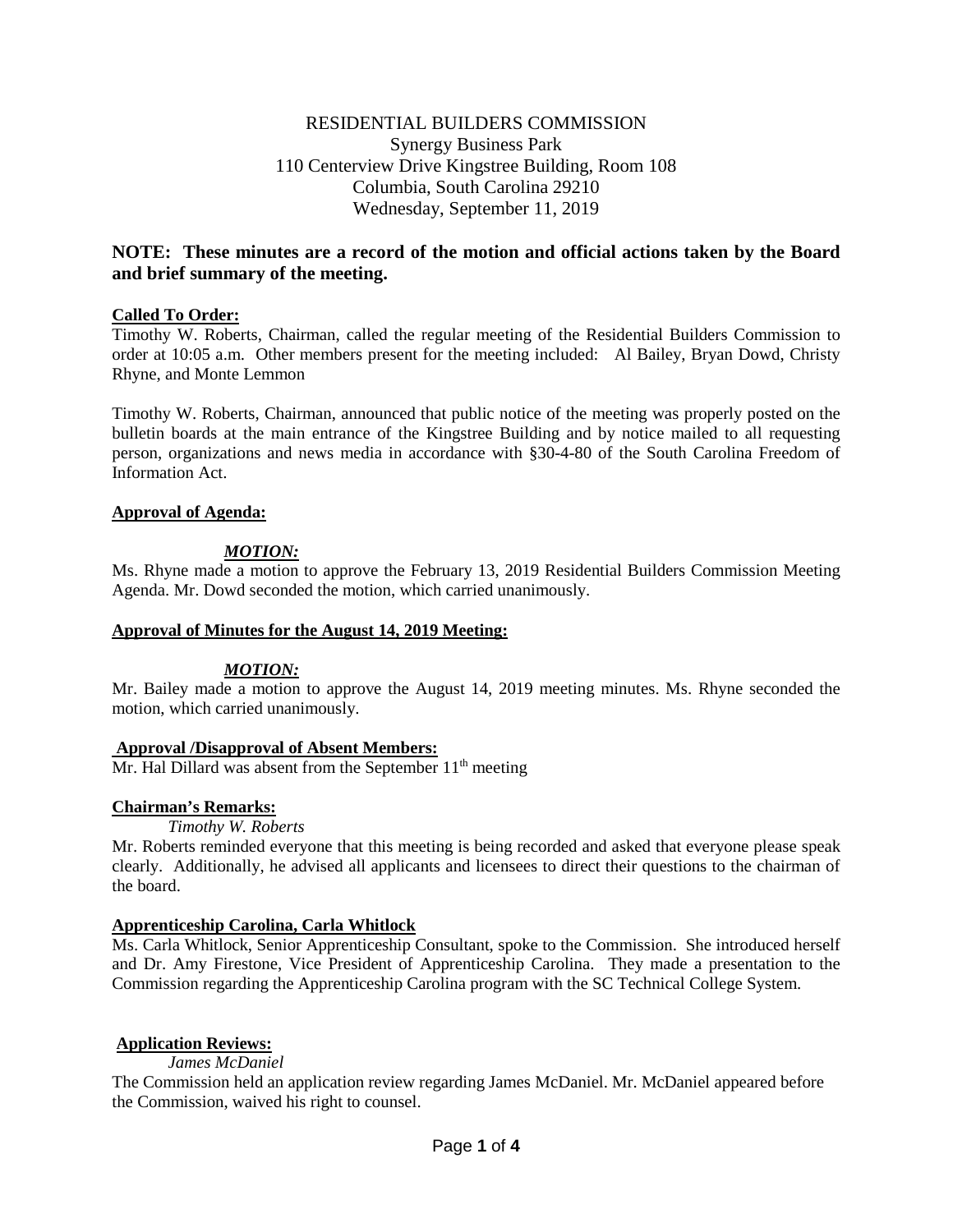# *MOTION*:

Mr. Bailey made a motion to allow Mr. McDaniel to sit for the exam. Ms. Rhyne seconded the motion, which carried unanimously.

### *Chad Tessigner*

The Commission held an application review regarding Mr. Chad Tessigner. Mr. Tessigner appeared before the Commission and waived his right to counsel.

### *MOTION*:

Mr. Bailey made a motion to requiring Mr. Tessinger submit a Builder Affidavit from Mr. Hyatt. Ms. Rhyne seconded the motion, which did not carry unanimously. Mr. Dowd opposed.

#### *Brett Shatzer*

*Mr. Brett Shatzer did not appear before the Commission. MOTION*:

No Motions were made.

### *Monika Lenkei*

The Commission held an application review regarding Monika Lenkei. Ms. Lenkei appeared before the Commission and waived her right to counsel.

# *MOTION*:

Mr. Bailey made a motion to allow Ms. Lenkei to sit for the exam. Mr. Dowd seconded the motion, which carried unanimously.

#### *Mustafa Shaban*

The Commission held an application review regarding Mustafa Shaban. Mr. Shaban appeared before the Commission and waived his right to counsel.

#### *MOTION*:

Mr. Bailey made a motion to deny Mr Shaban's application due to lack of experience. Mr. Lemmon seconded the motion, which carried unanimously.

#### *James Pilgrim*

The Commission held an application review regarding James Pilgrim. Mr. Pilgrim appeared before the Commission and waived his right to counsel.

#### *MOTION*:

Mr. Dowd made a motion to allow Mr. Pilgrim to sit for the exam. Mr. Lemmon seconded the motion, which carried unanimously

#### *John Gissell III*

The Commission held an application review regarding John Gissell III. Mr. Gissell appeared before the Commission and waived his right to counsel.

## *MOTION*:

Mr. Lemmon made a motion to allow Mr. Gissell to sit for the exam. Mr. Dowd seconded the motion, which carried unanimously.

#### *Cal D Lockwood*

The Commission held an application review regarding Cal Lockwood. Mr. Lockwood appeared before the Commission and waived his right to counsel.

# *MOTION*: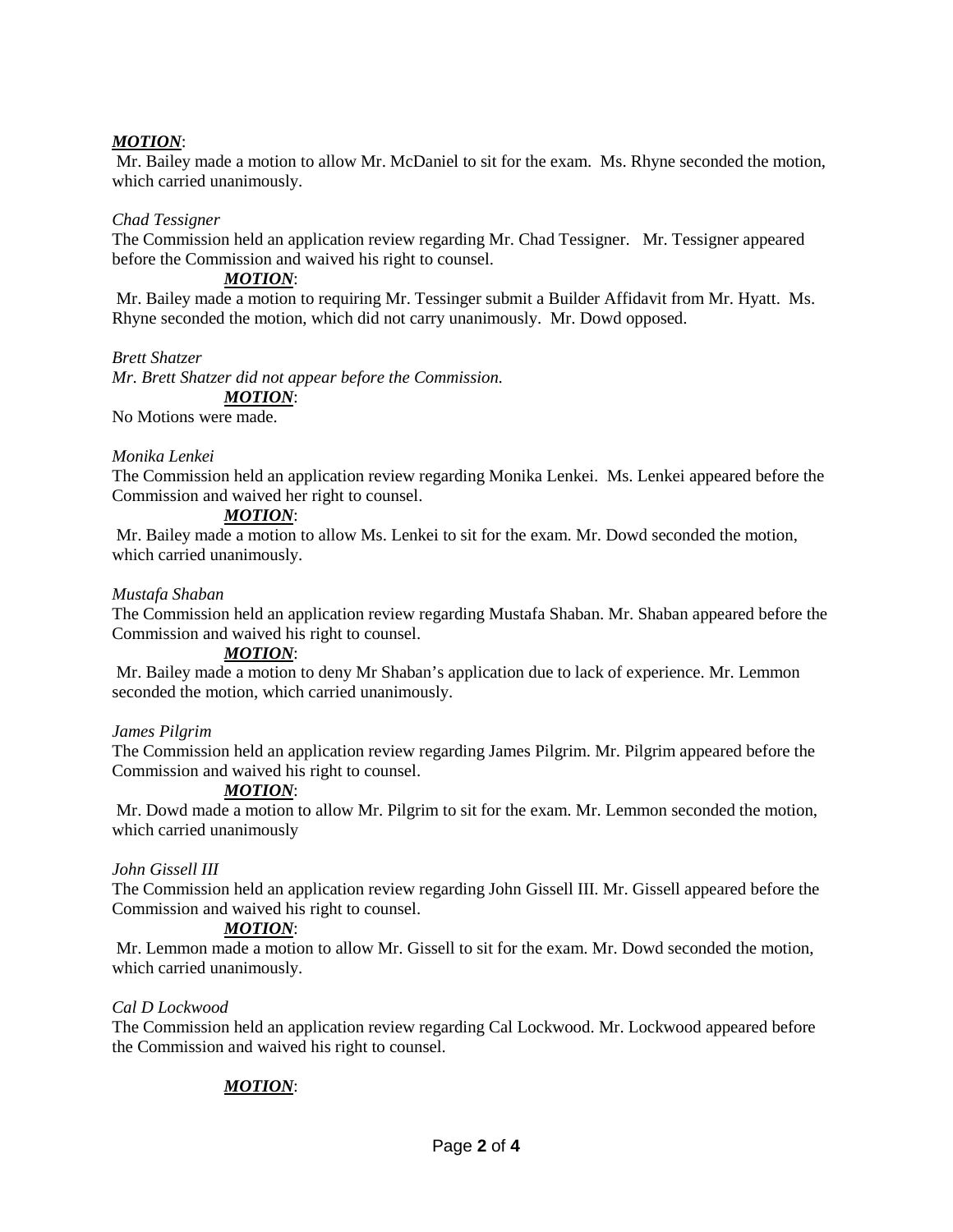Mr. Bailey made a motion to allow Mr. Lockwood to sit for the exam. Mr. Dowd seconded the motion, which carried unanimously.

## *Price Crutcher*

The Commission held an application review regarding Mr. Price Crutcher. Mr. Crutcher appeared before the Commission and waived his right to counsel.

# *MOTION*:

Mr. Dowd made a motion to allow Mr. Crutcher to sit for the exam. Mr. Bailey seconded the motion, which carried unanimously.

## *Roberto Mejia Escobar*

The Commission held an application review regarding Mr. Roberto Mejia Escobar. Mr. Mejia Escobar appeared before the Commission and waived his right to counsel.

# *MOTION*:

Mr. Bailey made a motion to approve the specialty registration for Mr. Mejia Escobar. Ms. Rhyne seconded the motion, which carried unanimously.

## Brian Standridge

The Commission held an application review regarding Mr. Brian Standridge. Mr. Standridge appeared before the Commission and waived his right to counsel.

## *MOTION*:

Mr. Bailey made a motion to allow Mr. Standridge to sit for the exam. The motion failed because it did not receive a second.

## *MOTION*:

Mr. Dowd made a motion to deny Mr. Standridge's request for licensure due to items on his criminal background report. Ms. Rhyne seconded the motion, which did not carry unanimously. Mr. Bailey opposed.

## *Patrick Wilkes*

The Commission held an application review regarding Mr. Patrick Wilkes. Mr. Wilkes appeared before the Commission and waived his right to counsel.

# *MOTION*:

Mr. Bailey made a motion to approve the approved the specialty registration for Mr. Wilkes with the condition that he be required to provide to the Commission Administrator documentation that the outstanding judgments have been resolved. In the event that Mr. Wilkes is unable to provide the documentation before the next renewal he will have to appear before the full Commission. Ms. Rhyne seconded the motion, which carried unanimously.

# **Memorandum of Agreement:**

## *Fred D Farris Case no 2017-88*

Mr. Christopher Sanborn was present. The State was represented by Mr. Kyle Tennis, Esq Mr. Tennis requested that the Commission accept the Memorandum of Agreement (MOA).

# **MOTION:**